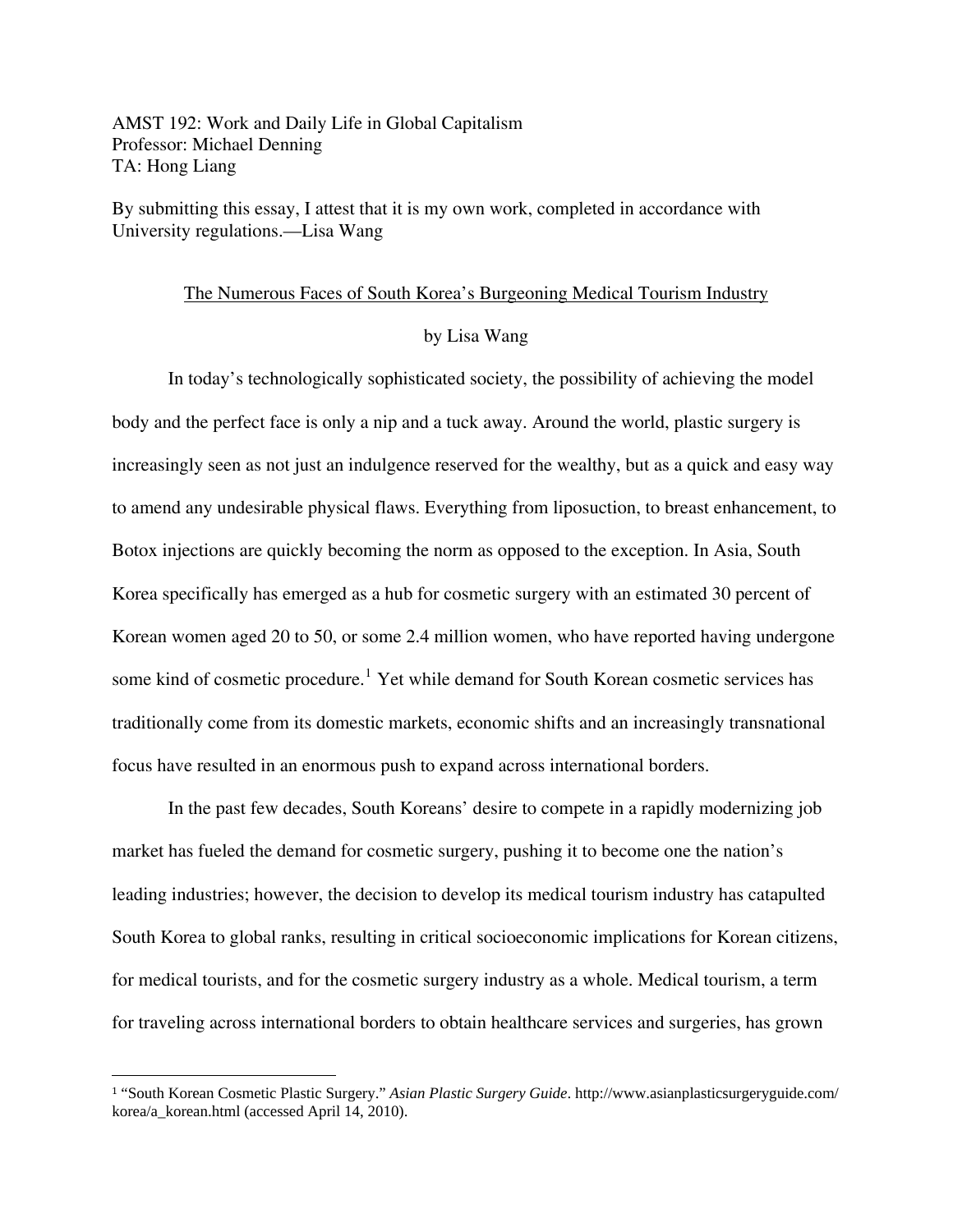rapidly in the past decade, especially in developing Asian countries. High costs and long waiting lists at home, alongside new technology and reduced transportation costs in Asian countries, have all factored into the rise of this industry.<sup>[2](#page-1-0)</sup> Using transcribed interviews, statistics, polls, newspapers, and other primary and secondary resources, the first half of this paper seeks to illuminate how South Korea became a hub of plastic surgery in the first place; specifically, I analyze how an increasingly competitive job market created a unique demand for "employment cosmetics" within South Korea's cosmetic surgery industry. Next, I briefly examine how economic shifts and international demand have pushed the Korean government to vigorously target the medical tourism industry. For all parties involved, the implications of this burgeoning industry are immense. As such, the second half of the paper will focus on answering the most important questions concerning how medical tourism has impacted the reciprocal relationship between the industry's clientele and its suppliers, as well as how South Korea is dealing with these consequences.

attract its own medical tourists . Among South Koreans, medical tourism is quickly becoming part of everyday discourse as increasing numbers of foreigners from overseas visit the nation for both tourism and medical treatment. For destination countries, medical tourists are highly desired customers not only because they bring in money for recession-affected hospitals, but also because they stay to shop and sightsee after their procedures are over.<sup>[3](#page-1-1)</sup> After seeing the positive economic impact of medical tourism in neighboring countries such as Thailand, Singapore, and India,<sup>[4](#page-1-2)</sup> the South Korean government turned to its strengths in cosmetic surgery, and began an active campaign to

 $\overline{a}$ 

<span id="page-1-0"></span><sup>2</sup> Milica Z. Bookman and Karla R. Bookman. *Medical Tourism in Developing Countries.*

<span id="page-1-1"></span><sup>3</sup> Sang-hun Choe. "South Korea Joins Lucrative Practice of Inviting Medical Tourists to Its Hospitals." *The New*  York Times. November 16, 2008. http://www.nytimes.com/ (accessed April 15, 2010).

<span id="page-1-2"></span><sup>4</sup> Sang-hun Choe. "South Korea Joins Lucrative Practice of Inviting Medical Tourists to Its Hospitals." November 16, 2008.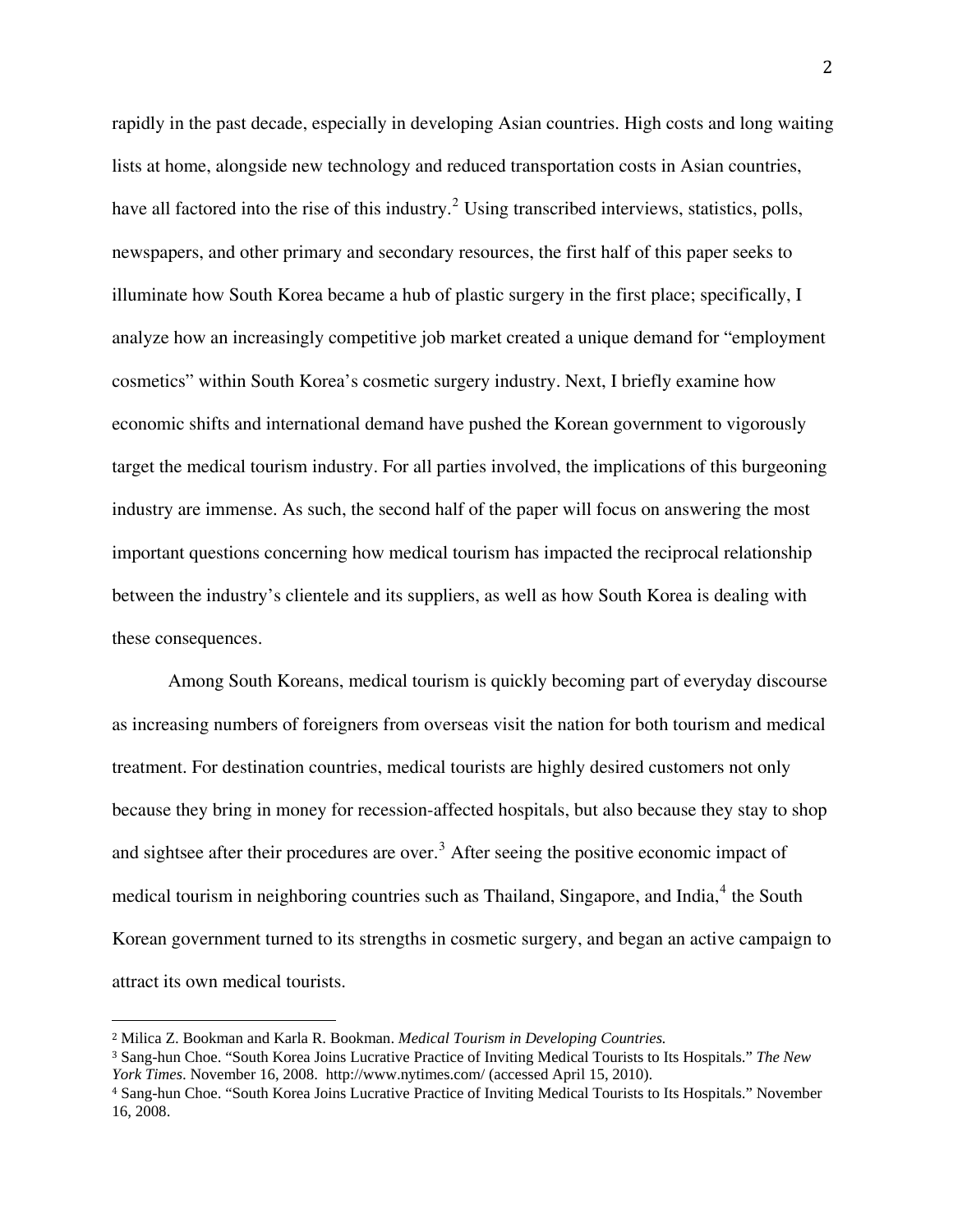In order to understand why the South Korean government began targeting the cosmetic surgery industry as its primary medical tourism service, it is first necessary to understand how South Korea became a hub for cosmetic surgery in the first place. Since its recovery from the 1997 Asian economic crisis, South Korea's improved economic climate, alongside its rapid advancement of medical technology, resulted in an enormous surge in the domestic demand for cosmetic surgery.<sup>[5](#page-2-0)</sup> Middle-class Koreans who were previously unable to even contemplate expensive cosmetic procedures suddenly had the economic stability to afford attractiveness. Achieving beauty is often cited as the main reason why women undergo cosmetic surgery, but for Koreans, underlying motivations as to why an increasing number of people are altering their appearances vary widely. For some people, it is self-confidence; for others it is youth; still others undergo surgery in hopes of finding an attractive spouse. But within the progressive Asian market, a strong desire to compete in a rapidly modernizing job market has stood out as a unique trend fueling South Korea's domestic demand for cosmetic surgery.

#### **Employment Cosmetics**

÷.

Since the mid 1990's, "employment cosmetics," surgical procedures designed to improve a job seeker's chance of being hired, has been cited as one of the fastest growing reasons motivating both women and men to undergo cosmetic surgery in South Korea.<sup>[6](#page-2-1)</sup> In fact, for Koreans entering an increasingly competitive job market, appearance has become one of the most important factors in getting, and keeping a job. When applying for jobs, many Korean companies require applicants to attach a headshot of themselves on their resumes. Some companies take on even more extreme measures, and report hiring physiognomists to sit in on

<span id="page-2-0"></span><sup>5</sup> "The IMF's Response to the Asian Crisis." *International Monetary Fund*. January, 1999/ http://www.imf.org/. (accessed April 26, 2010).

<span id="page-2-1"></span><sup>6</sup> Daniel Jefferys. "Koreans go under knife in cut-throat race for jobs." *The Independent*. April 28, 2007, http://www.independent.co.uk. (accessed April 19, 2010).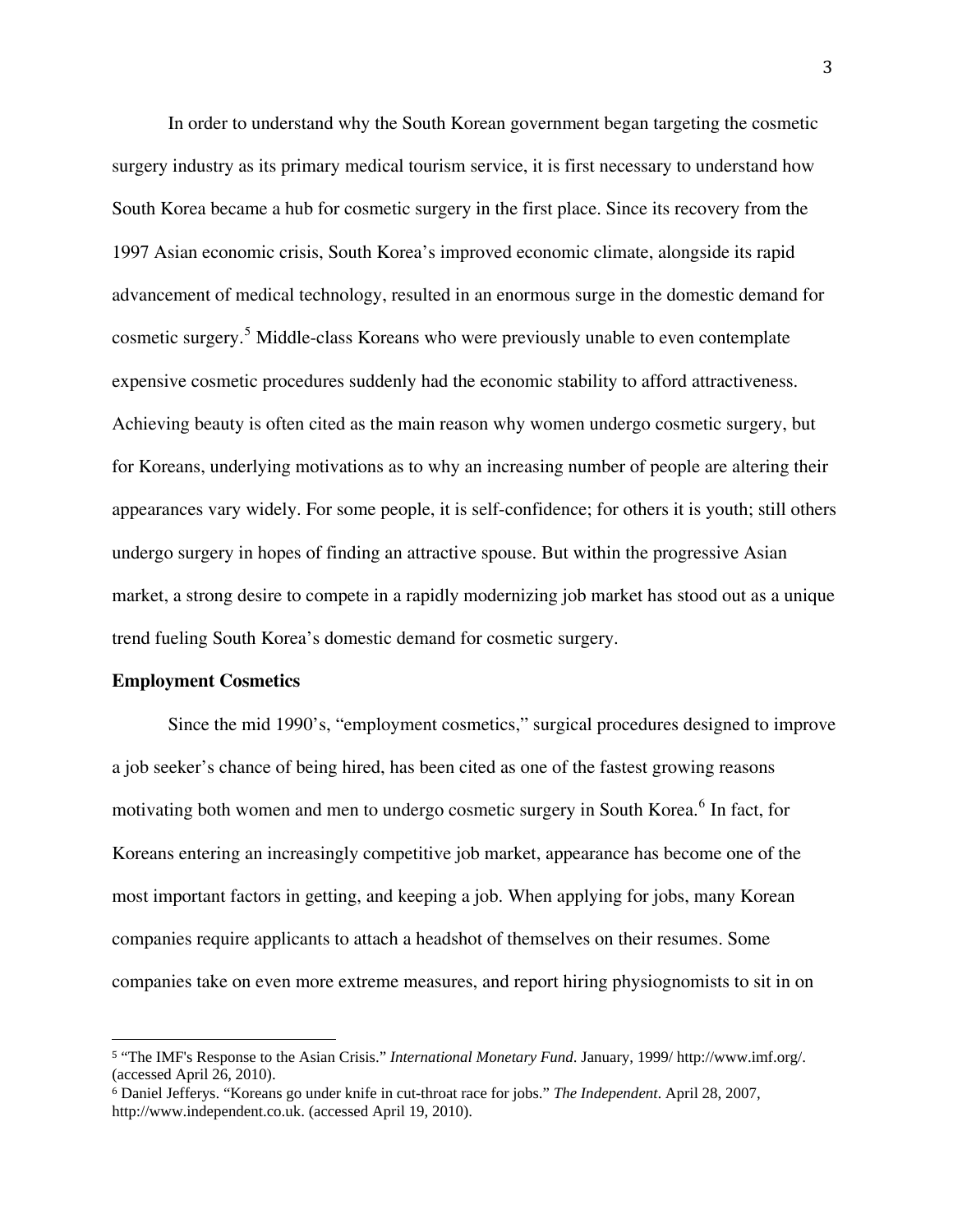recruiting interviews in an attempt to judge an applicant's character through specific features.<sup>[7](#page-3-0)</sup> Clearly, recruitment executives are transparent in their emphasis on external appearances. According to survey of 761 recruitment executives, more than 80 percent reported that they considered appearance as a very significant factor in making hiring decisions.<sup>[8](#page-3-1)</sup> For Koreans, "judging by appearance" is obviously not a phrase taken lightly.

With so much emphasis placed on the rising trend of "employment cosmetics," it is unsurprising that this cultural phenomenon has even begun to reach down generational ladders. In fact, plastic surgery appointments have been cited as one of the most popular gifts for high school and university graduates.<sup>[9](#page-3-2)</sup> In 2007, Dr. Kim Sung-Min, the chief surgeon at Imi Plastic Surgery in Seoul, said that nearly 30 percent of his patients wanted to alter their appearance for job interviews, with many coming during their last year of university, "because [they] have realized that appearance will make a big difference."<sup>[10](#page-3-3)</sup> As evidence of this popular perception, 73.4 percent of young jobseekers have said that they have considered plastic surgery in order to improve their employment chances; moreover, 27.4 percent of Korean college graduate job seekers genuinely believed that they did not fare well in an interview because of their less-than-perfect looks.<sup>[11](#page-3-4)</sup> Finally, one Korean mother summed up the essence of this popular trend by concluding, "Good looks can make my girls more competitive, cosmetic surgery was meant to give them something extra to make their life more pleasant. –Pretty and smart girls can get far in today's world."<sup>[12](#page-3-5)</sup>

<span id="page-3-0"></span><sup>7</sup> Joohee Cho, "Why Tourists Flock to Seoul for a New Face." *ABC News*. April 14, 2008. http://abcnews.go.com/. (Accessed April 14, 2010).

 $8$  Ibid.

<span id="page-3-2"></span><span id="page-3-1"></span><sup>9</sup> Jung Lee, "Trying to lure more international patients." *Institute for International Journalism*. March 6, 2009. http://scrippsiij.blogspot.com/2009/03/korean-plastic-surgery-clinics-trying.html. (accessed April 18, 2010).<br><sup>10</sup>Jefferys, "Koreans go under knife in cut-throat race for jobs." April 28, 2007.<br><sup>11</sup> Cho. "Why Tourists Floc

<span id="page-3-4"></span><span id="page-3-3"></span>

<span id="page-3-5"></span><sup>&</sup>lt;sup>12</sup> Mrs. Kim. Interview by J. Park, Audio, UCLA Library, Los Angeles, May 26, 2004.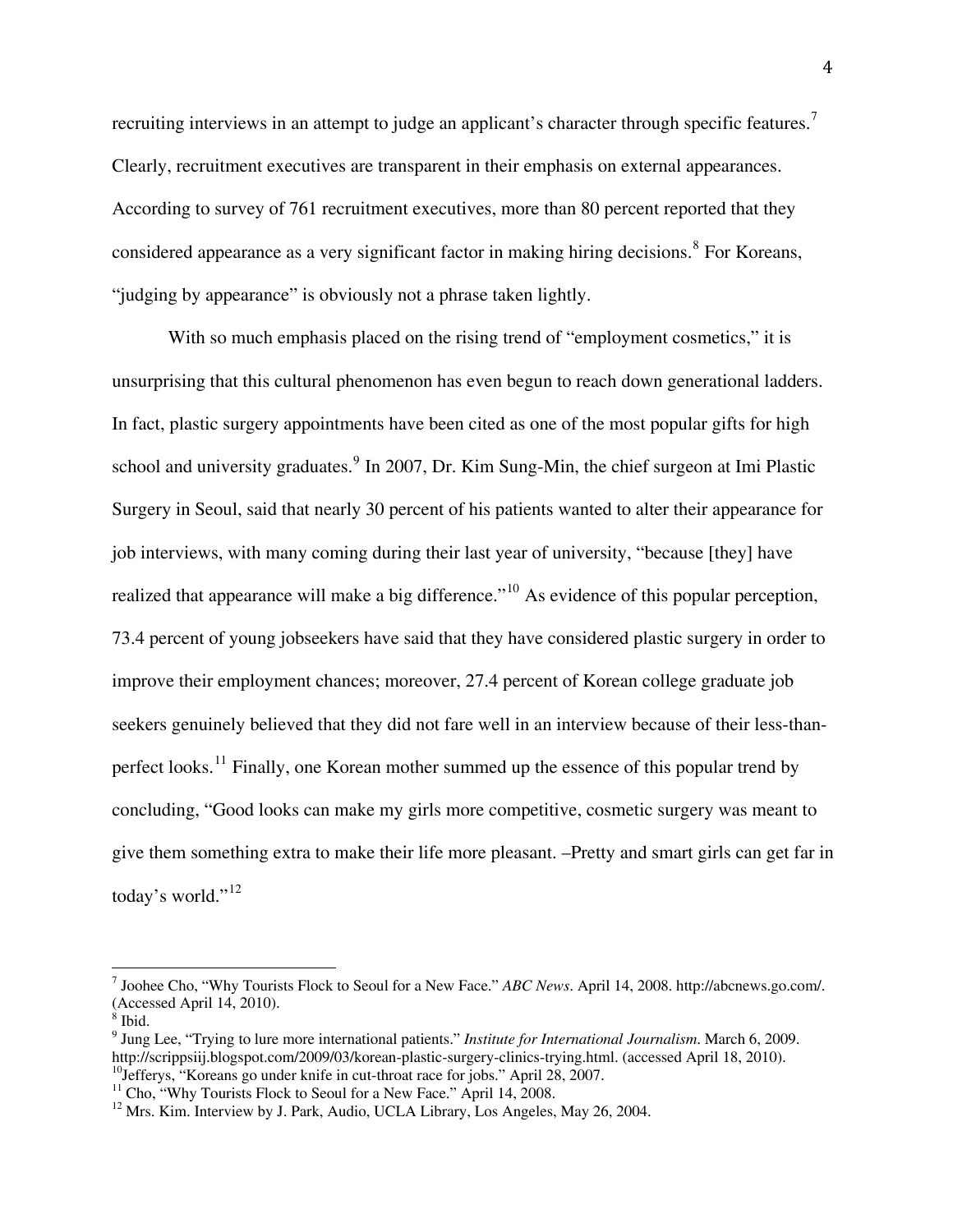While women and young job seekers are predictable targets for cosmetic surgery, the fact that Korean men are also being drawn by the allure of "employment cosmetics" is a new phenomenon. Although men were initially frowned upon for getting "feminine procedures" done, in a nation where 80 percent of males are the head of their households, altering one's appearance in order to gain an advantage over one's competitors is a small sacrifice to make.<sup>[13](#page-4-0)</sup> With more men owning up to their surgeries, especially male celebrities, public opinion has gradually started easing up on its judgments. In fact, "employment cosmetics" has become the number one reason why Korean men are undertaking cosmetic surgery. According to Mr. Hong Jeong Geun, spokesman for the Korean Association of Clinical Plastic Surgeons, men now account for 15 percent of Korea's nip-and-tuck procedures, compared to 10 percent in 2006, an increase that can be largely attributed to "employment cosmetics."<sup>[14](#page-4-1)</sup> In one survey, it was found that 28.5 percent of job seekers had already undergone plastic surgery or planned to have plastic surgery in order to perform better in the job market.<sup>[15](#page-4-2)</sup> As a result of this exponential rise, the cosmetic surgery market now sees men as the next big demographics to target. Thus, regardless of gender, it is clear that in a cutthroat race to attain the best job, "employment cosmetics" already has, and will continue to play an increasingly large role in South Korean demand for cosmetic surgery.

While it is important to focus on how Korean clients have created an increased demand, it is also crucial to analyze how cosmetic surgeons themselves are creating trends. In order to increase demand for their products, cosmetic surgeons have taken the rising cosmetic surgery trend into their own hands and have started to alter specific marketing techniques. For example,

<span id="page-4-0"></span><sup>&</sup>lt;sup>13</sup> Bloomberg, "Korean Men Going Under the Knife," *The Straits Times*, April 13, 2009.<br>http://www.straitstimes.com. (accessed April 20, 2010).

<span id="page-4-1"></span><sup>&</sup>lt;sup>14</sup> Bloomberg, "Korean Men Going Under the Knife." April 13, 2009.

<span id="page-4-2"></span><sup>&</sup>lt;sup>15</sup> Cho, "Why Tourists Flock to Seoul for a New Face." April 14, 2008.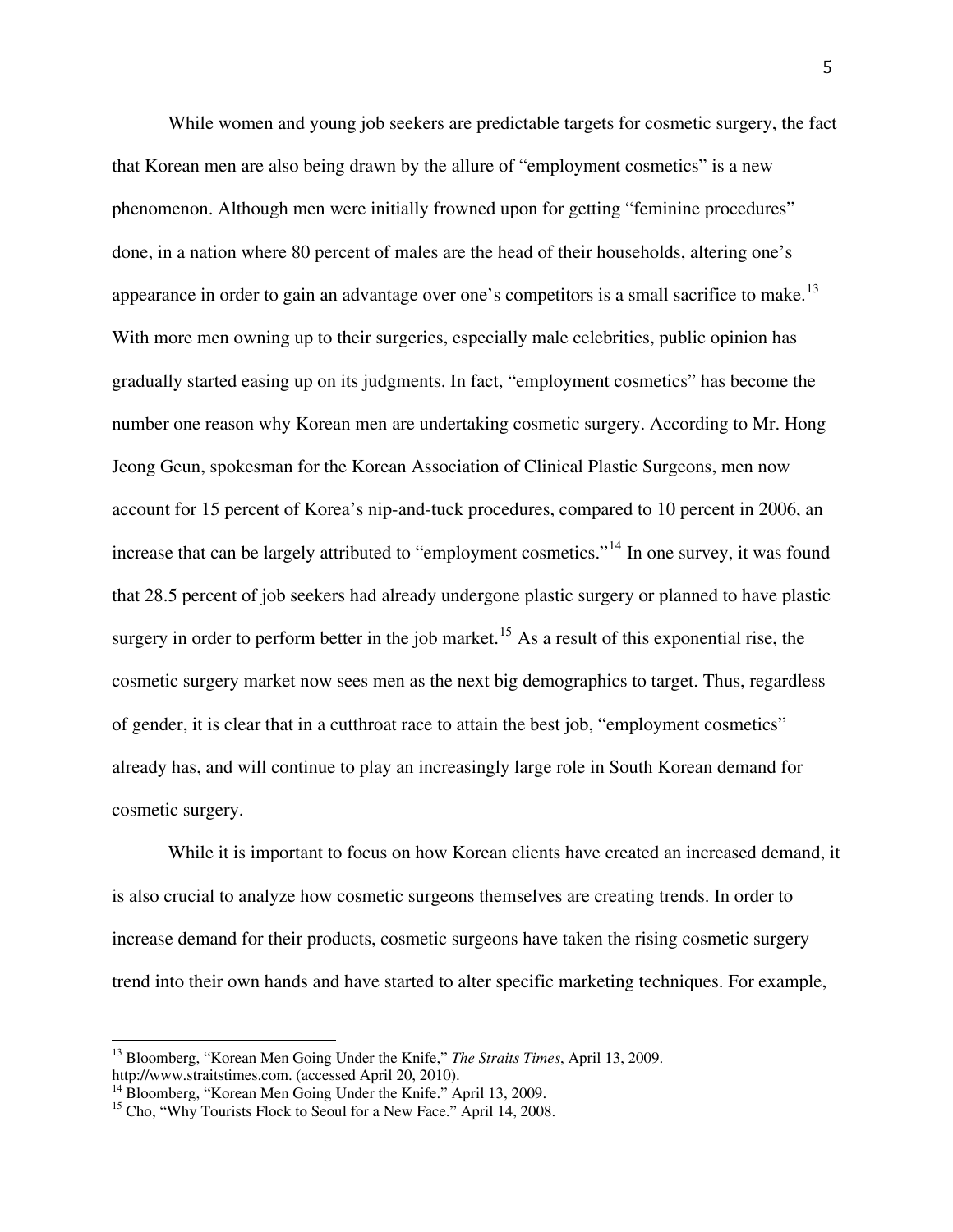The Hyun Plastic Surgery Clinic in Seoul has utilized the development of "employment cosmetics" to its advantage as it advertises, "physiognomy cosmetic surgery tailored to secure a better job." With over thirty percent of Korean jobseekers willing to undergo plastic surgery for a job, the company's marketing campaign has been a success, boosting its clientele by nearly 40 percent.<sup>[16](#page-5-0)</sup> Not only does the Hyun Clinic's promotion illuminate just how far Korean jobseekers will go to secure a coveted job, it also illustrates how the Korean plastic surgery industry is tailoring its advertising techniques for the benefit of the market itself. More significantly, it is a prime example of the Korean cosmetic industry's fluctuating reciprocal relationship between producers and customers. As one surgeon mused, "Cosmetic surgery is so popular in Korea because there are so many doctors offering it. Usually demand governs supply; I believe in the case of cosmetic surgery, it is the supply that drives the demand."[17](#page-5-1)

### **An Economic Shift**

depreciation of the Korean currency, Korean cosmetic procedures became one of the cheapest It is now clear how and why Korea's cosmetic surgery industry burgeoned into such a prominent national force; nevertheless, even as one of the nation's leading industries, it was not immune to the turmoil that coursed through the financial world in 2008. With the 2008 economic crisis, many South Koreans, especially middle-class citizens, were hit hard. The economic downturn drove down the stock market, and depreciated the Korean currency down by more than a third in 2008.[18](#page-5-2) The resulting economic anxiety required numerous South Koreans to change their lavish habits. With clients no longer able to afford many of their previous expensive luxuries, cosmetic surgery clinics were immediately affected; moreover, because of the severe

<span id="page-5-1"></span><span id="page-5-0"></span><sup>&</sup>lt;sup>16</sup> Jefferys, "Koreans go under knife in cut-throat race for jobs." April 28, 2007.<br><sup>17</sup> "Plastic Fantastic?! The Cosmetic Surgery Phenomenon in Korea." *Seoul Style*, http://www.seoulstyle.com/. (accessed April 19, 2010).

<span id="page-5-2"></span><sup>18</sup> Martin Fackler, "Economy blunts South Korea's Appetite for Plastic Surgery." *The New York Times,* January 1, 2009. http://www.nytimes.com. (accessed April 15, 2010).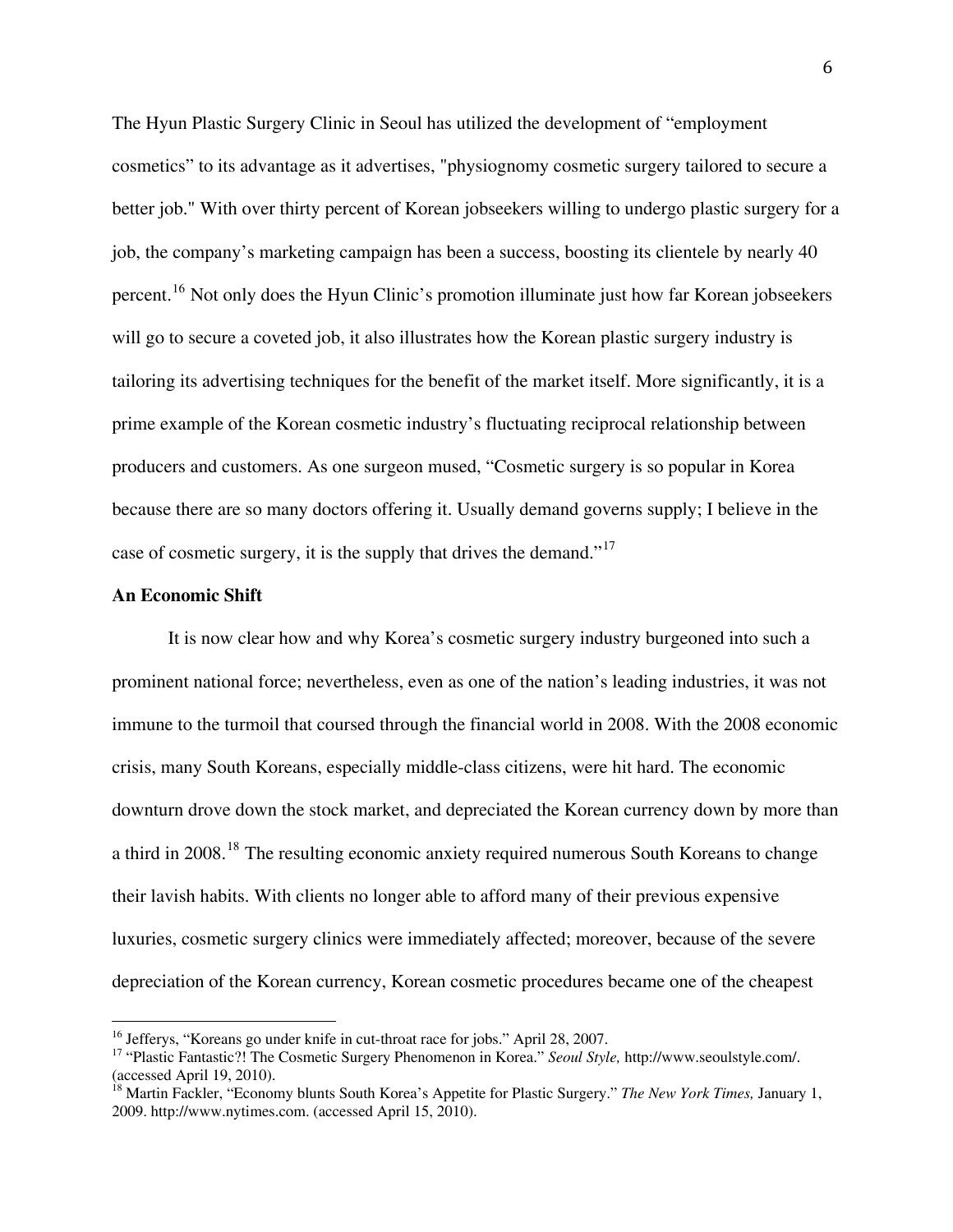among all Asian countries.<sup>[19](#page-6-0)</sup> With so many people losing jobs, and so many clinics going out of business, both the South Korean cosmetic industry and the economy as a whole seemed hopeless; however, in the midst of the crisis, the South Korean government began to realize that a gold mine of potential lay in the international expansion of its once strong cosmetic surgery industry. In order to improve its economy and simultaneously save its highly elastic cosmetic surgery industry, the Korean government began take on a transnational approach and set its sights on the lucrative medical tourism industry.

### **Medical Tourism**

Upon venturing into the novel field of medical tourism, the South Korean cosmetic industry began to spread its influence by first targeting familiar territory: its Asian neighbors. With the economic downturn resulting in fewer Korean clients, the Korean government initially pushed for a transnational focus on the larger Asian market for two main reasons. The first and most obvious was that it was geographically convenient. For example, because of proximity, Korean cosmetic practitioners were often able to travel to countries like China, Hong Kong, and Singapore to attract new patients through methods such as direct consultation seminars; some even went as far as to set up sub-clinics in these neighboring countries.<sup>[20](#page-6-1)</sup> This has led to growing numbers of Japanese and Chinese coming to Seoul for relatively inexpensive cosmetic procedures.

dramas, movies, and music ha s spread immensely across the Asian continent, and along with it, The second reason was the rise in Korean popular culture among other Asian countries. Specifically, the increasing popularity of Korean plastic surgeons among Asian women can be attributed to the so-called "Korean Wave." Within the last decade, the popularity of Korean TV

 $19$  Ibid.

<span id="page-6-1"></span><span id="page-6-0"></span><sup>&</sup>lt;sup>20</sup> Cho, "Why Tourists Flock to Seoul for a New Face," April 14, 2008.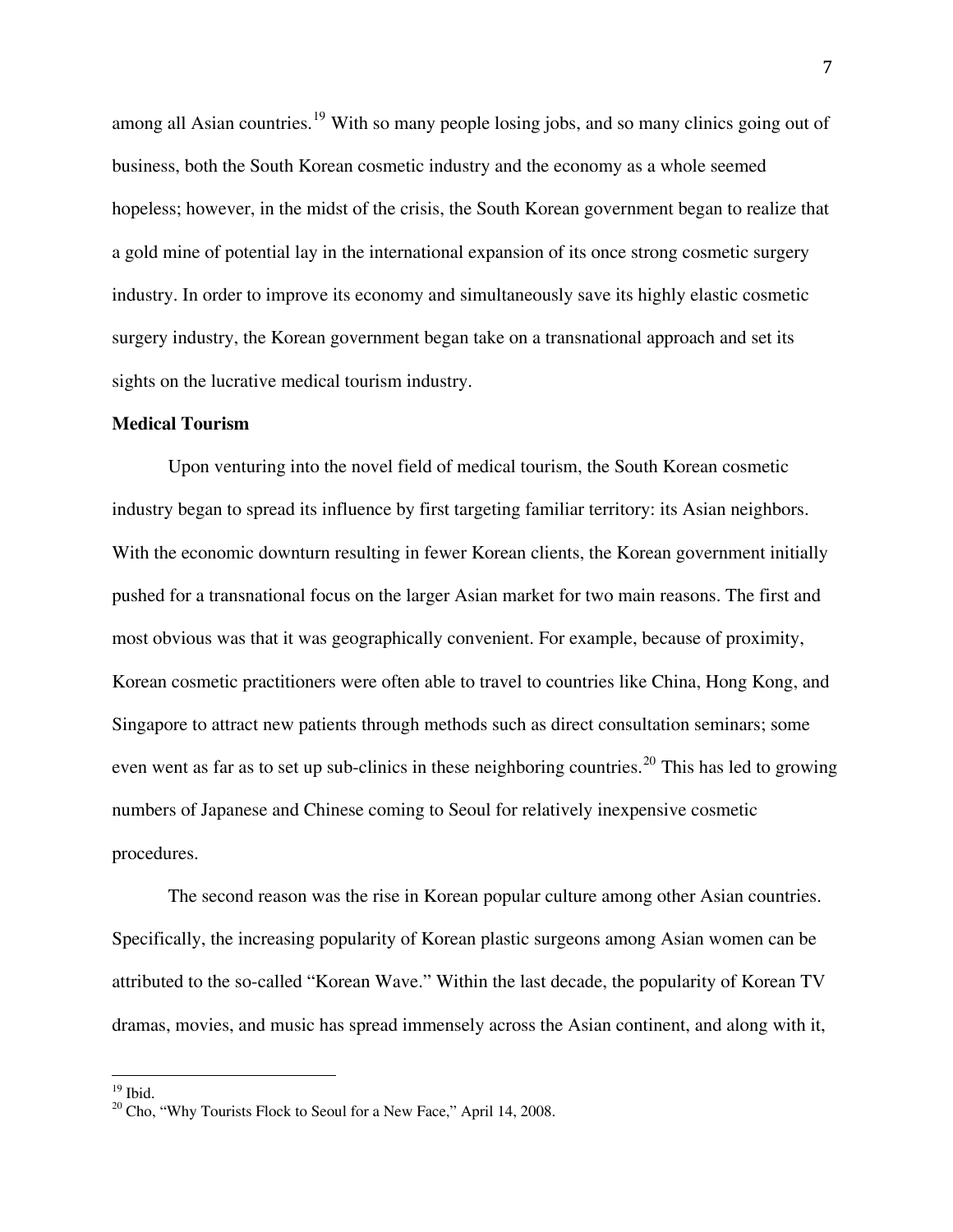an infatuation to look just like Korean celebrities.<sup>[21](#page-7-0)</sup> As a result, plastic surgery clinics began to ride this wave of popularity, offering services to fulfill the desires of women who dreamt of working in the Asian entertainment industry. Specifically, Korean clinics have cited China as a market with vast potential. With its own economy rapidly rising, the Chinese are more willing than ever to travel for the best cosmetic services. Korean doctors report that Chinese patients often insist on treatment in Korea even though Korean clinics can charge two to three times more than hospitals in China.[22](#page-7-1) Already, the Chinese have provided so much business to the South Korean medical tourism industry that many clinics have even decided to set aside a separate floor for Chinese customers.<sup>[23](#page-7-2)</sup> The popularity of the Korean brand of beauty has evidently grown into a source of power for Korea's international competitiveness. Once again, by recognizing their clientele's underlying motivations, cosmetic surgeons were able to reform their own tactics to create an even greater demand for their services.

While Korea's initial journey into the larger Asian market was a clear success, the United States, by far, offered the largest potential market. One of the main reasons for the rise in medical tourists from the Western hemisphere has been the cheap price tag. Plastic surgery in South Korea had already been competitively priced, and with their currency's recent depreciation, the cost has become even more attractive for people from other countries. $^{24}$  $^{24}$  $^{24}$ Expensive medical procedures– everything ranging from cosmetic surgery to heart bypass surgery–that can cost tens of thousand of dollars in the United States, can be done in Asia for as low as one-tenth of the cost.<sup>[25](#page-7-4)</sup> In fact, it has been said that the motto that drives most medical

<span id="page-7-0"></span><sup>&</sup>lt;sup>21</sup> Chul-joong Kim, "Beauty Industry Could Create Next Korean Wave." *The Chosun Ilbo*. October 15, 2009.<br>http://english.chosun.com/. (accessed April 12, 2010).

<span id="page-7-1"></span> $22$  Chul-joong Kim, "Beauty Industry Could Create Next Korean Wave." October 15, 2009.

<span id="page-7-2"></span><sup>&</sup>lt;sup>23</sup> Hyun-Deok Shin, "Samsung Line Leads Medical Tourism in Seoul." *The Seoul Times*. August 28, 2009.

<span id="page-7-3"></span> $4^{\text{24}}$  Cho, "Why Tourists Flock to Seoul for a New Face," April 14, 2008.

<span id="page-7-4"></span><sup>25</sup> Bookman, 54.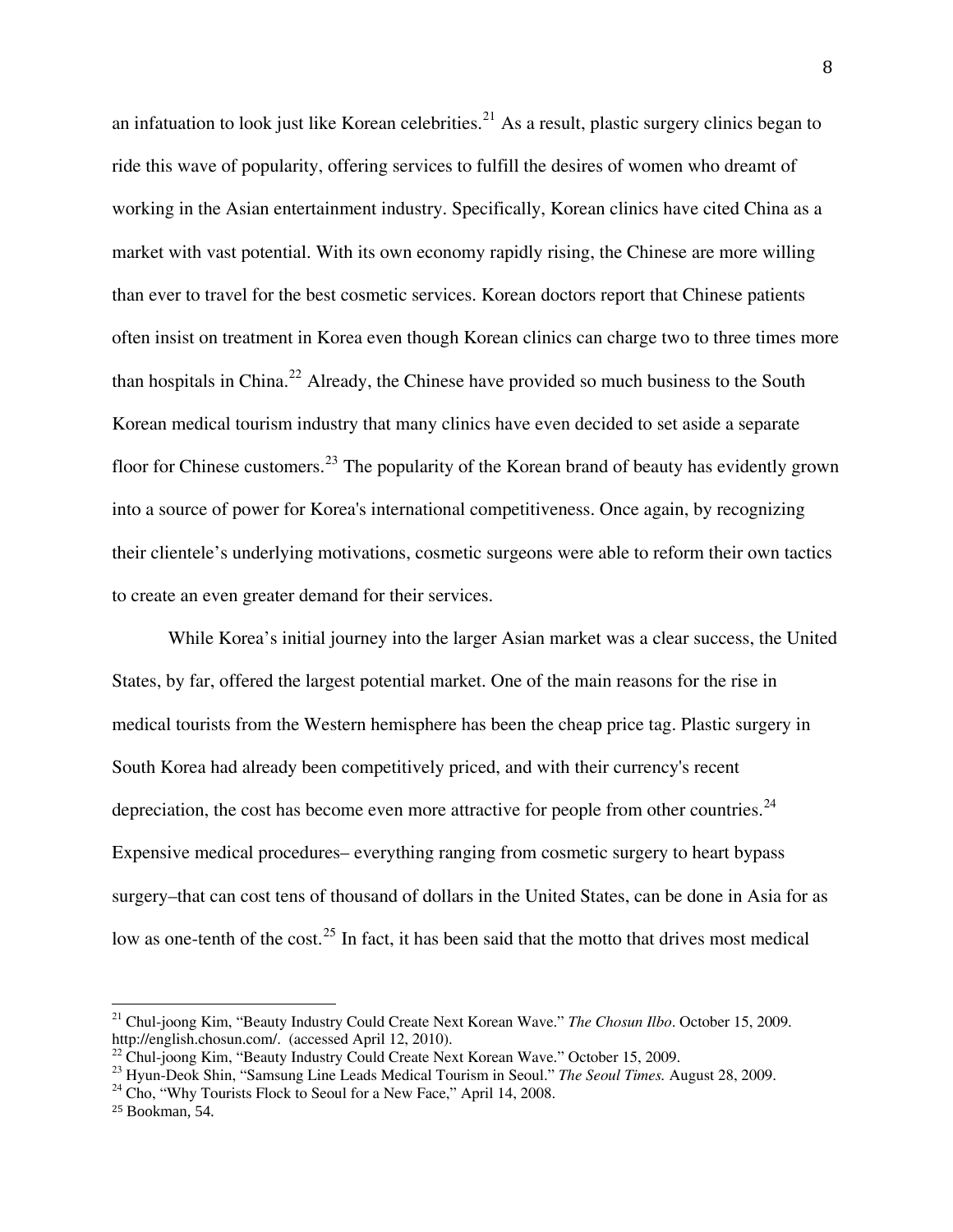tourists to go abroad is: "first world treatment at third world prices,"[26](#page-8-0) and according to the numbers, this seems to be the case. A study by the Deloitte Center for Health Solutions reported that in 2007, 750,000 Americans travelled abroad to obtain cheaper medical treatment abroad with this figure projected to reach 6 million by the end of  $2010<sup>27</sup>$  $2010<sup>27</sup>$  $2010<sup>27</sup>$  Another reason that medical tourists are motivated to travel abroad to Asia is the reduced waiting time. According to one medical tourist, Gregory Kellstrom, who needed medical treatment for back and hip problems, "it [would] probably take easily six months [in the United States] just to get the treatment I [could get] here in one day."<sup>[28](#page-8-2)</sup>

In a larger context, the medical tourism phenomenon can be greatly attributed to the rise of the service industry as a whole. In the last two decades of the twentieth centuries, the service industry has emerged as the largest and most rapidly growing sector in the word, responsible for more than 60% of the world's output, and an even greater percentage of global employment.<sup>[29](#page-8-3)</sup> Both medicine and tourism are two service industries that face high-income elasticity of demand such that both are extremely labor intensive and require mass communication to extend its reach. Both industries have been rapidly expanding with tourism accounting for nearly \$4.4 trillion of global economic activity, and medical technology advancing at an unprecedented rate.<sup>[30](#page-8-4)</sup> As such, when combined into a single force, medical tourism has an exceptional potential for growth; evidently, as the numbers have shown, it is indeed rapidly living up to its potential.

# **Implications**

 $\overline{\phantom{a}}$ 

<span id="page-8-0"></span> 26 Bookman, 2.

<span id="page-8-1"></span><sup>&</sup>lt;sup>27</sup> Choe, "South Korea Joins Lucrative Practice of Inviting Medical Tourists

to Its Ho spitals," November 16, 2008.

<span id="page-8-3"></span><span id="page-8-2"></span><sup>28</sup> Ibid.

 $29$  Bookman, 34.

<span id="page-8-4"></span><sup>30</sup> Ibid.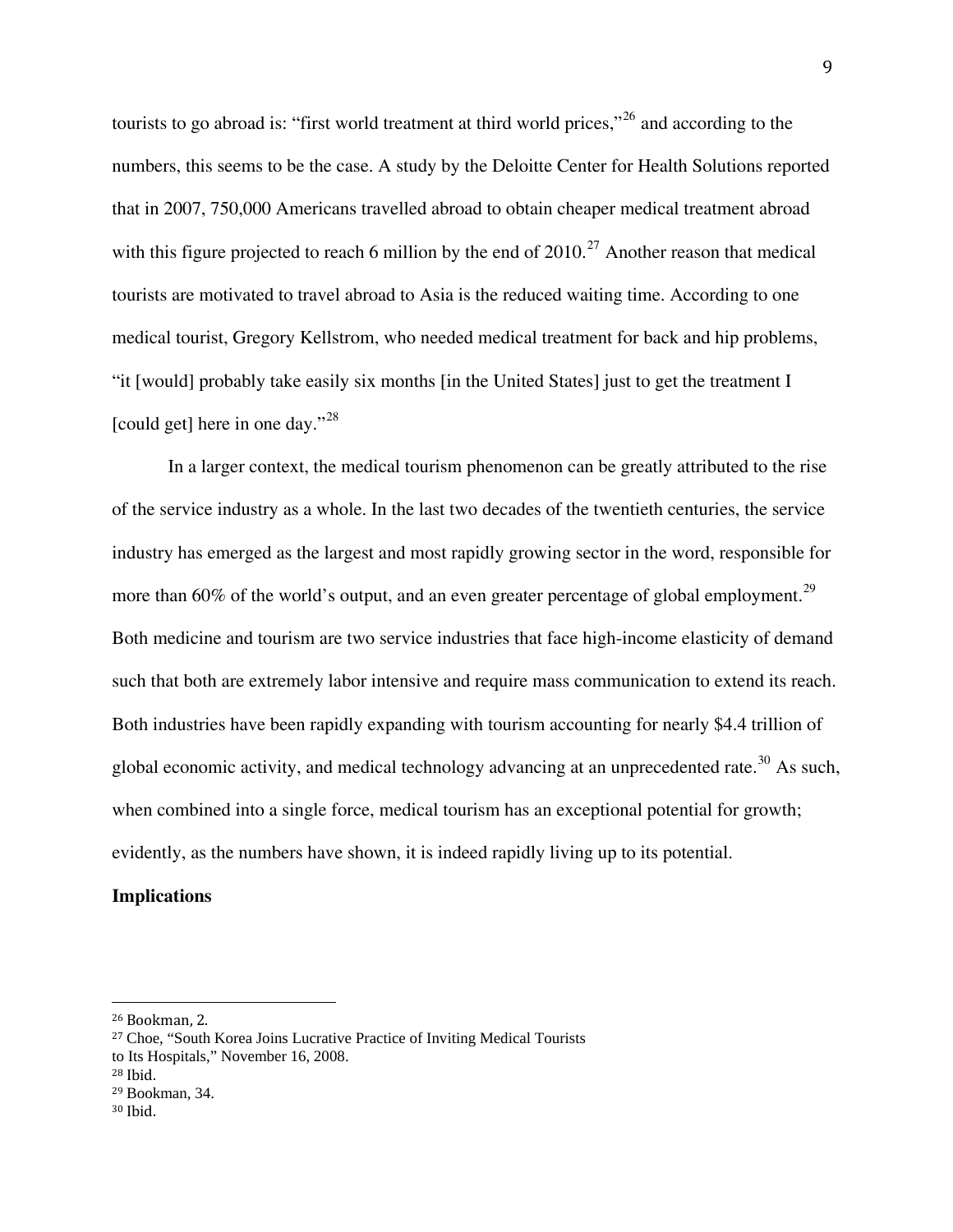The medical tourism phenomenon has had important implications in terms of how Korea is reorganizing its policies and infrastructure. In order to continue attracting medical tourists at unprecedented rates, South Korea's capital city of Seoul has officially listed tourism as one of its top priority tasks for  $2010<sup>31</sup>$  $2010<sup>31</sup>$  $2010<sup>31</sup>$  Intent on becoming a truly global hub of cosmetic surgery, the South Korean government is setting a goal to attract 100,000 medical tourists by  $2012.^{32}$  $2012.^{32}$  $2012.^{32}$  The actions taken by the state have shown that this is truly becoming a national effort. Recently, the Korean government lifted a ban against advertisements for medical services and instead began staffing new medical information centers for tourists around all its busiest metropolitan areas.<sup>[33](#page-9-2)</sup> Moreover, the government has gone so far as to even revise immigration regulations in order to allow foreign patients and their families to obtain long-term medical visas, and in some cases, they have even altered laws to permit local hospitals to form joint ventures with foreign hospitals.<sup>[34](#page-9-3)</sup> To up the ante of the actual tourism aspect, The Council for Korea Medicine Overseas Promotion has developed specialized medical tour packages for foreign visitors that emphasize the vacation aspect more than the medical service itself.<sup>[35](#page-9-4)</sup> In the private sector, hospitals and clinics have begun vigorously recruiting patients via special pricing packages, better translation services, links with local hotels, and even airport pick-up and delivery. Overall,

<span id="page-9-0"></span><sup>&</sup>lt;sup>31</sup> "Seoul plans to dominate South Korean medical tourism." *International Medical Travel Journal*. January, 20, 2010. http://www.imtjonline.com/. (accessed, April 19, 2010).

<span id="page-9-1"></span><sup>&</sup>lt;sup>32</sup> "Aiming for higher medical travel figures." *International Medical Travel Journal*. October 9, 2008. http://www.medicaltourskorea.com/MTK-News/korea-aiming-for-higher-medical-travel-figures.html. (accessed April 13, 2010).

<span id="page-9-2"></span><sup>&</sup>lt;sup>33</sup> "Publicity essential for medical tourism to Korea." *International Medical Travel Journal*. December 12, 2008, http://www.koreatimes.co.kr/www/news/nation/2010/04/117 34759.html. (accessed April 21, 2010).

<span id="page-9-3"></span> $134$  Choe, "South Korea Joins Lucrative Practice of Inviting Medical Tourists to Its Hospitals." November 16, 2008. 35 "Koreans ease regulations," *International Medical Travel Journal*. September 5, 2008.

<span id="page-9-4"></span>http://www.koreahealthtour.co.kr/eng/pages/notice/press-release-view.jsp. (accessed April 15, 2010).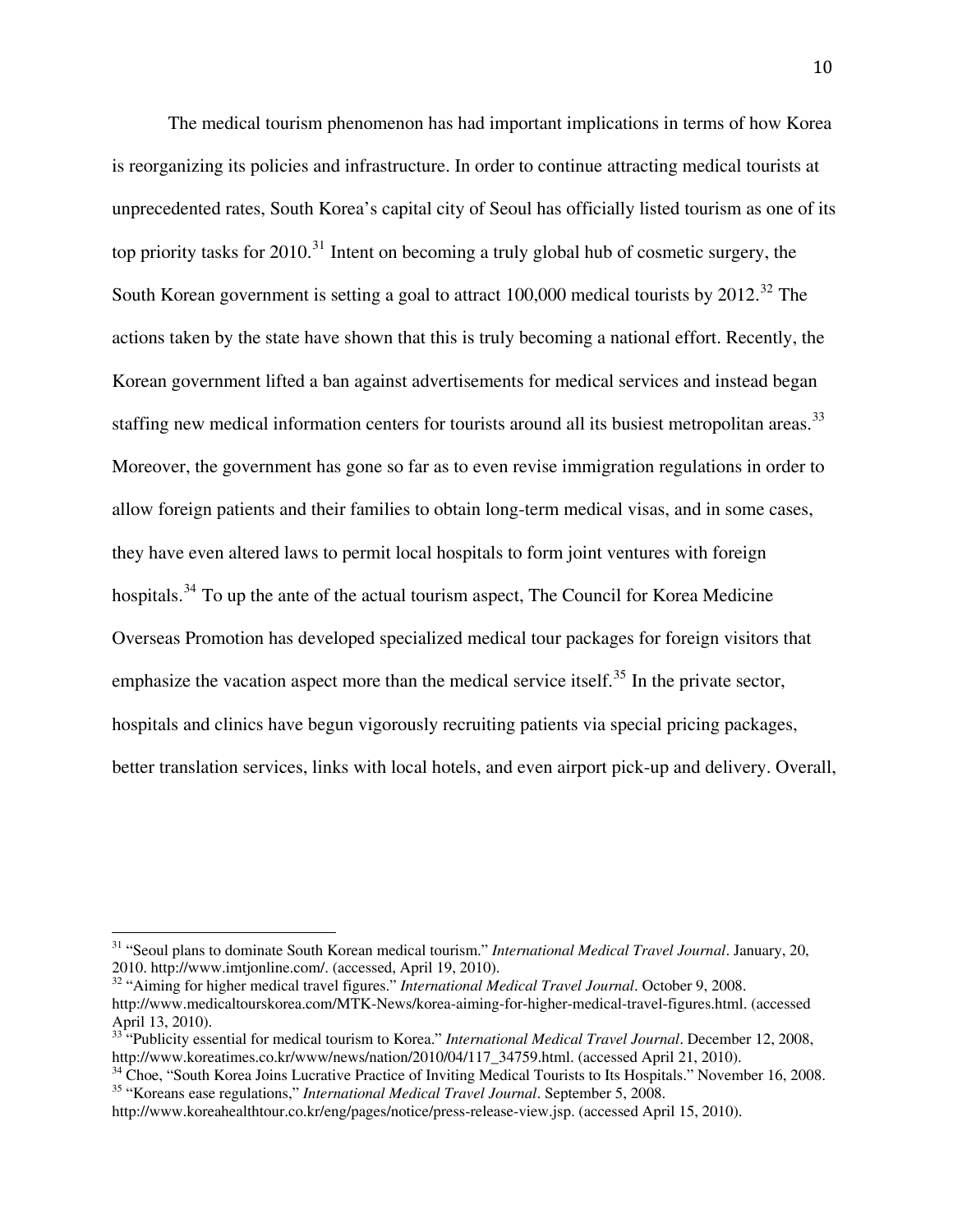these efforts have shown clear results as government data found that in 2009, 60,000 medical tourists traveled to South Korea, a figure that more than doubled from 2008.<sup>[36](#page-10-0)</sup>

While Korea's cosmetic surgery and medical tourism industries are clearly beneficial to Korea's national economy, there are numerous socio-cultural implications that have caused anxiety among Korean locals. One key consequence of this transnational industry is its effect on Korean perceptions of beauty. With the ever increasing exposure and popularity of Western perceptions of beauty, many young Korean women are adhering to the idea that "The more Western you look, the better."<sup>[37](#page-10-1)</sup> But within a country that, until recently, was still taught to take extreme pride in a tradition of "ethnic homogeneity," some Koreans in less metropolitan areas are still hesitant to embrace the influx of foreign patients. In less than a decade, the number of foreign residents has doubled to 1.2 million, with medical tourism bringing in even more. With more than 42 percent of native South Koreans reporting to have never spoken with a foreigner, the flood of Westerners has been an especially uneasy adjustment for nationalistic Korean natives.[38](#page-10-2)

For some Koreans, the foreign intrusion of medical tourists has even created a surprising re-assertion of the importance of "naturalness." Mrs. Kim, a Korean-American mother claimed that, "naturalness is still preferred over artificiality no matter how common or prevalent it is."<sup>[39](#page-10-3)</sup> In response to the popular perception that Korean's desire to look more Western, one Korean doctor noted that Asians still "prefer Asian doctors because what they want is different from

<span id="page-10-0"></span><sup>&</sup>lt;sup>36</sup> Ji-yoon Lee, "Number of medical tourists doubles in '09," *Korea Herald, April 28, 2010,* <br>http://www.koreahealthtour.co.kr/eng/pages/notice/press-release-view.jsp (accessed April 29, 2010).

<span id="page-10-1"></span><sup>&</sup>lt;sup>37</sup> Laura Gannarelli, "Exploring Race: Beauty through the Eyes of an Asian Adoptee," *Chicago Tribune*, August 13, 2008. http://newsblogs.chicagotribune.com/. (accessed April 15, 2010).<br><sup>38</sup> Sang-Hun Choe, "South Koreans Struggle With Race." *The New York Times*, November 1, 2009.

<span id="page-10-2"></span>http://www.nytimes.com/. (accessed April 16, 2010).

<span id="page-10-3"></span><sup>39</sup> Mrs. Kim. Interview by J. Park, Audio, UCLA Library, Los Angeles, May 26, 2004.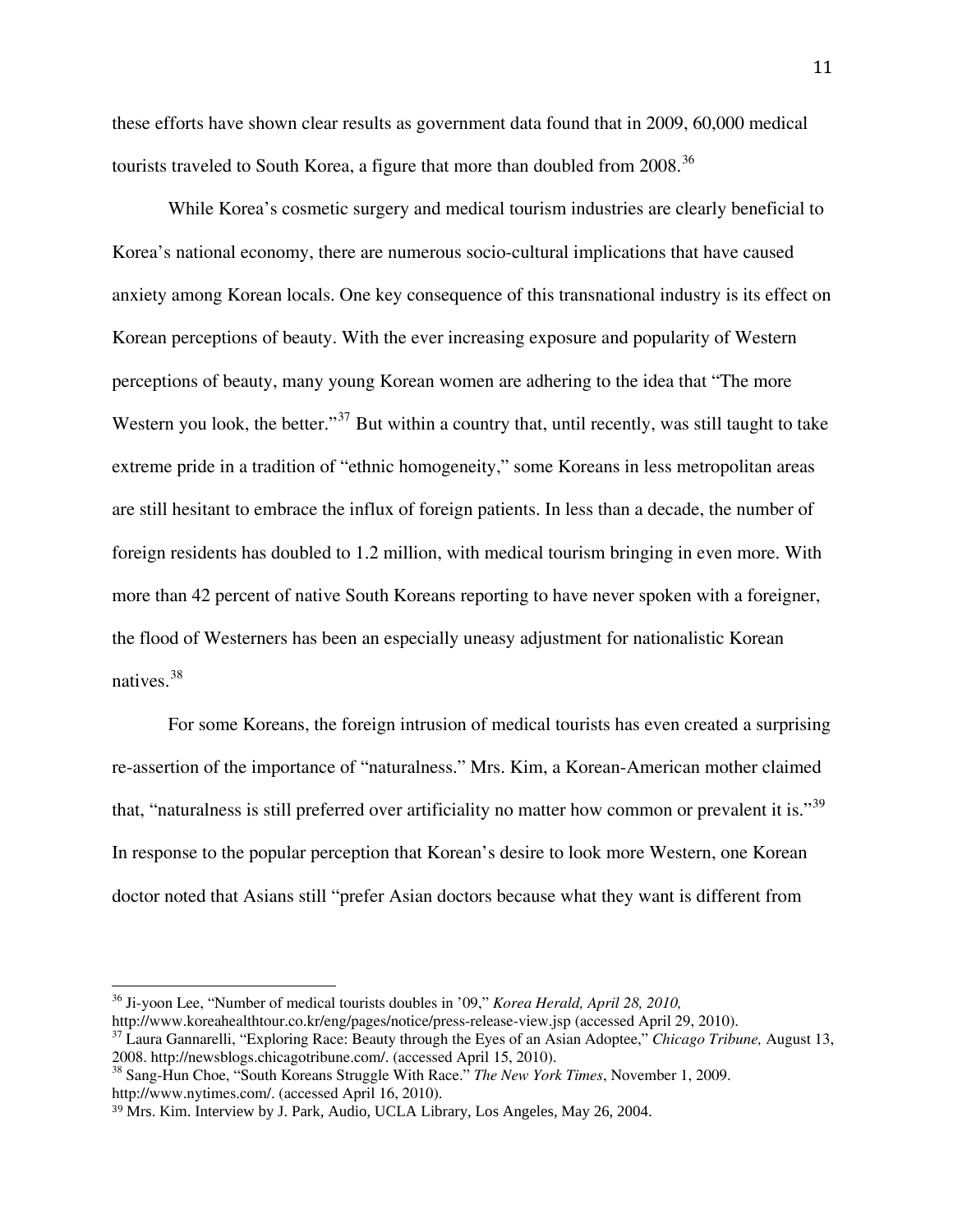Caucasians."[40](#page-11-0) It seems that underneath Korea's desire to assert itself in an increasingly competitive world, within a nation still governed by traditional Korean cultural influences there is still a double standard to appear Korean no matter how much surgery one has had.

Nevertheless, intrinsic traditional motivations to remain "natural" are quickly being overridden by a more prevailing urgency to compete in a rapidly westernizing society. As Mrs. Kim pointed out, natural-looking surgery is important to her, not because of a desire to look more Korean, but rather, because it is an indicator of one's social and economic status. "If your surgery doesn't turn out natural looking then others will assume that you went to a cheap surgeon. Going to a cheap surgeon implies that you are economically insufficient."<sup>[41](#page-11-1)</sup> With the influx of so many medical tourists, the desire to maintain Korean "naturalness" and the need to compete in the job market will become increasingly complicated.

One further fear among Koreans is that social inequality will increase if medical resources and skilled workers are migrating from public healthcare to higher-paying jobs that cater to foreigners. In fact, plastic surgery conflicts among Koreans have increased from 1,430 in 2003 to 2,016 in 2009.<sup>[42](#page-11-2)</sup> The reasons for such conflicts range from dissatisfaction about their procedure, to accusations of bad medical practice, to false advertising. Yet some businesses counter these charges claiming that, due to the cutthroat nature of their particular industry, exaggerated advertising and increased attention to foreign prospects are the only ways to stay competitive.<sup>[43](#page-11-3)</sup> Clearly, South Korea has already seen numerous internal implications from the simultaneous rise in its cosmetic surgery and medical tourism industries; while the future

<span id="page-11-0"></span><sup>&</sup>lt;sup>40</sup> Cho, "Why Tourists Flock to Seoul for a New Face." April 14, 2008.

<span id="page-11-1"></span><sup>&</sup>lt;sup>41</sup> Mrs. Kim. Interview by J. Park, Audio, UCLA Library, Los Angeles, May 26, 2004

<sup>42 &</sup>quot;After Plastic Surgery still afraid to go outside." *Korea Beat*. January 29, 2010,

<span id="page-11-3"></span><span id="page-11-2"></span>http://us.asiancorrespondent.com/korea-beat/. (accessed April 13, 2010).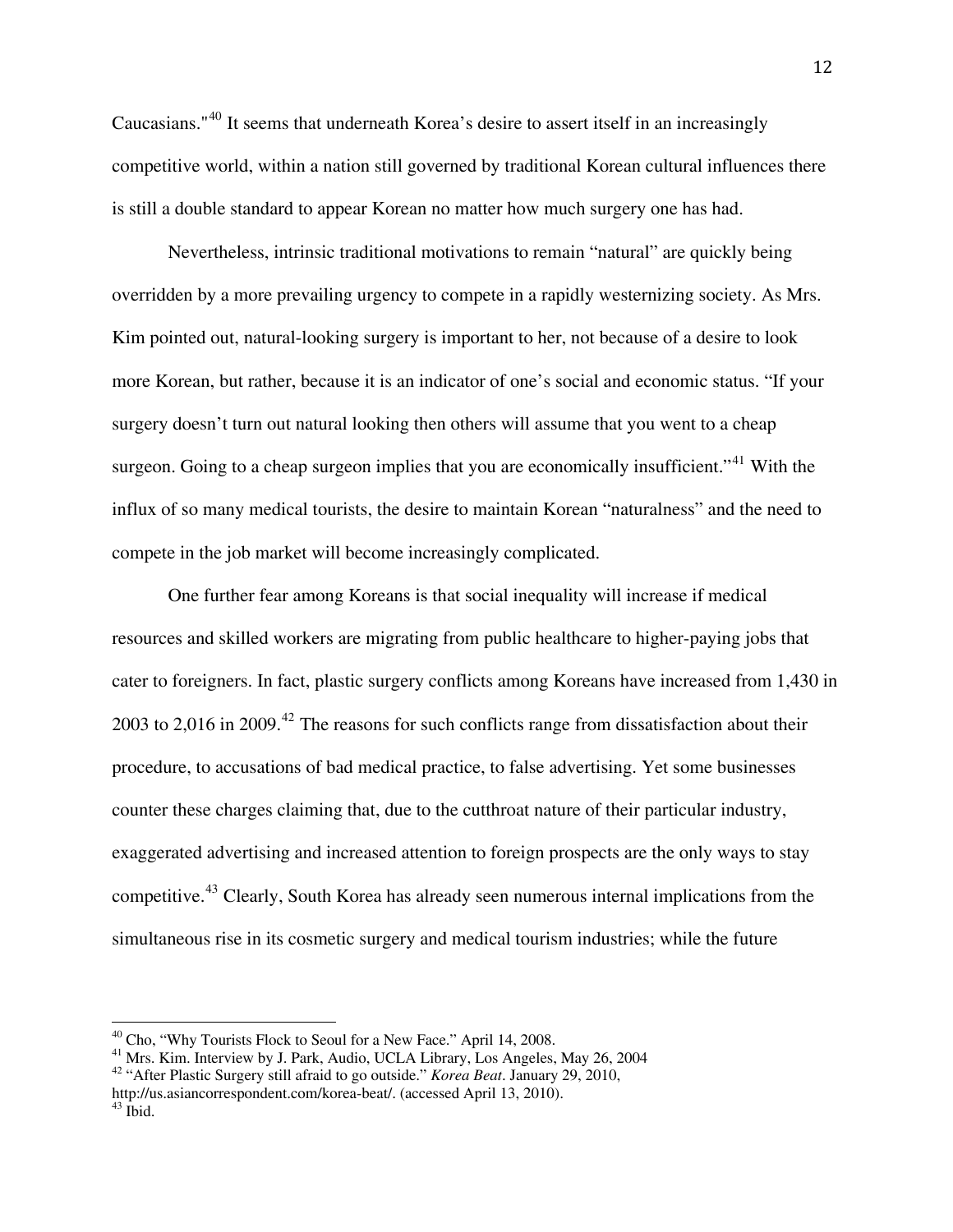remains to be seen, there is no doubt that these industries will play an extremely important role in shaping the entire economy and culture of South Korea.

We have seen the impacts of the medical tourism industry from the Korean perspective, but from the foreign perspective, there are also key implications and dilemmas that continue to cause anxiety among medical tourists. The overarching problem is that there is no government database to keep track of the nation's practicing surgeons. For example, currently, there are an estimated 1,500 plastic surgeons registered with local medical authorities; however, there may still potentially be hundreds more surgeons who have never registered. So long as some sort of medical license can be presented, surgeons are still technically allowed to perform cosmetic surgery.<sup>[44](#page-12-0)</sup> Currently, the underground black market is several times larger than the pool of practitioners approved by the government.<sup>[45](#page-12-1)</sup> The fact that there is no regulatory system in place to prevent un-licensed practitioners from operating presents all sorts of risks; as such, one major problem confronting all potential medical tourists is trying able to pick out a properly certified surgeon out of a long list of unknown, often unlicensed names.

 Furthermore, there are no official government efforts to prevent the treatment of uninsured patients. According to the government-financed Korea Health Industry Development Institute, a survey of 29 hospitals revealed that 38,822 uninsured foreign patients had been treated between January and August of 2008, compared with 15,680 in 2007.<sup>[46](#page-12-2)</sup> Even though the government has attempted to intervene by strictly controlling medical fees as part of a national health insurance program, clinics can still figure out ways to negotiate fees with uninsured foreign patients without interference from insurance authorities.<sup>[47](#page-12-3)</sup> While this lack of

<span id="page-12-0"></span><sup>44</sup> Shin. "Samsung Line Leads Medical Tourism in Seoul." August 28, 2009.

<span id="page-12-1"></span><sup>45</sup> Ibid.

<span id="page-12-3"></span><span id="page-12-2"></span><sup>&</sup>lt;sup>46</sup> Choe, "South Korea Joins Lucrative Practice of Inviting Medical Tourists to Its Hospitals." November 16, 2008. 47 Ibid.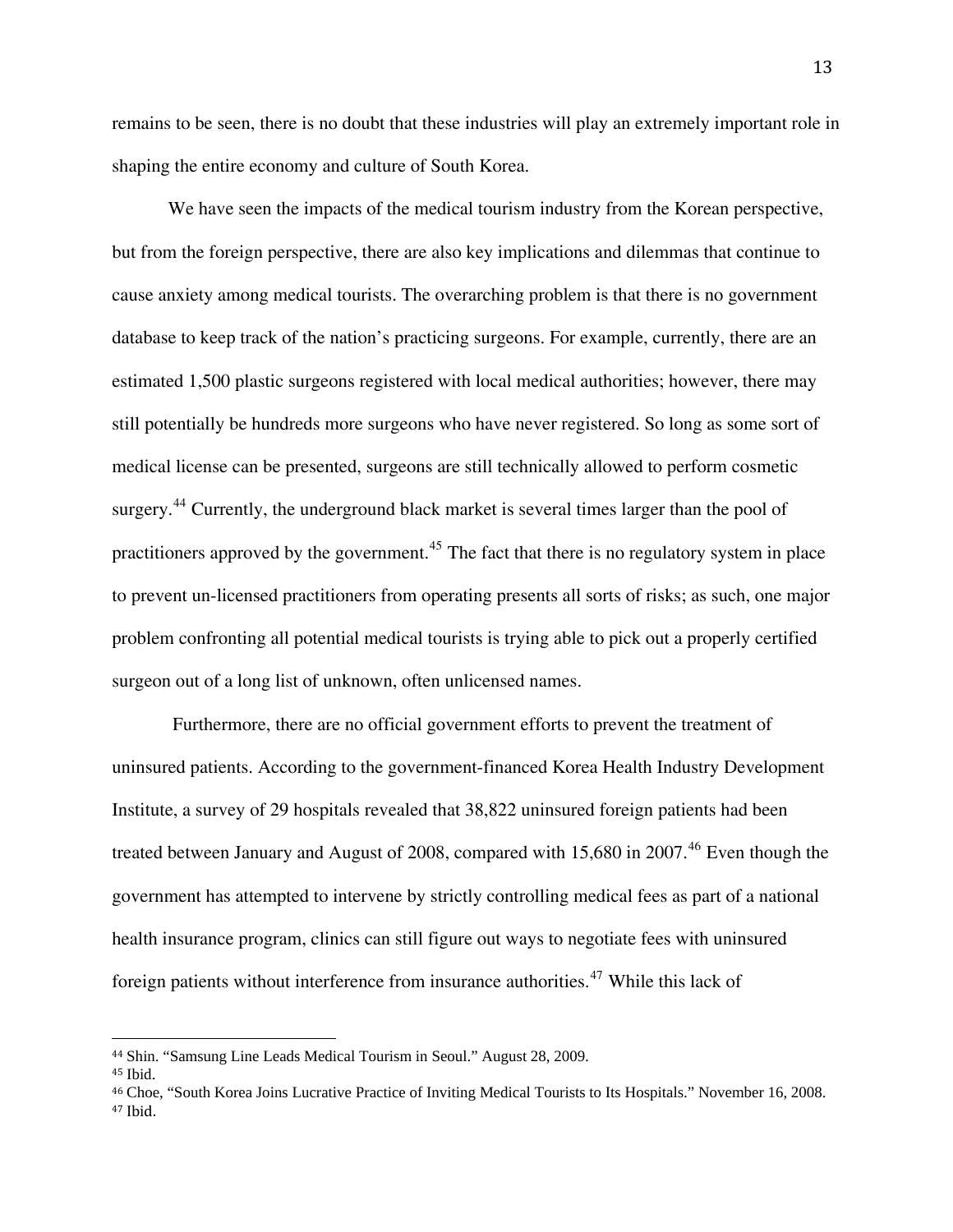governmental control may give foreigners a greater deal of flexibility, it also presents enormous risks if a medical procedure were to go wrong.

 Additionally, the issue of discriminatory pricing policy has also recently come to light as a problem that may increasingly affect medical tourists. After the devaluation of the Korean currency, U.S. medical tourists have been eager to take advantage of costs that have been advertised to be nearly half of what is charged in the United States; however, countless Korean hospitals have adopted a discriminatory pricing policy, charging foreigners two to three times more than the full fee for locals.<sup>[48](#page-13-0)</sup> By utilizing secretive or ambiguous pricing policies clinics can create a hidden upside that reduces the final discount to only about 20-30 percent below American fees. Moreover, in conjunction with the lack of government control, the price disparities in medical fees for foreign patients are extremely high, with the difference between the lowest and highest fees for certain cosmetic procedures exceeding more than ten times on average.[49](#page-13-1)

From the opposite end, the robust demand for cosmetic surgery procedures has also had important implications for the cosmetic surgeons themselves. One of the main reasons why so many doctors have been drawn into the rapidly growing field of plastic surgery is because payment for their medical services falls outside the tight controls of Korea's national health care system and medical insurance companies. As a result of the opportunities for surgeons to practice without government scrutiny, the barriers of entry for cosmetic surgery professionals have been lowered significantly. To get a gauge of this trend, South Korea's cosmetic surgery market is annually worth about 600 billion won;<sup>[50](#page-13-2)</sup> however, factoring in unlicensed procedures,

<span id="page-13-0"></span><sup>&</sup>lt;sup>48</sup> Tae-hoon Lee, "Foreigners Victims of Inflated Medical Fees." *The Korea Times*. February 18, 2010. http://www.koreatimes.co.kr/. (accessed April 18, 2010).

<span id="page-13-1"></span><sup>49</sup> Ibid.

<span id="page-13-2"></span><sup>50</sup> There are approximately 1116 won in 1 dollar. See *Google Currency Converter*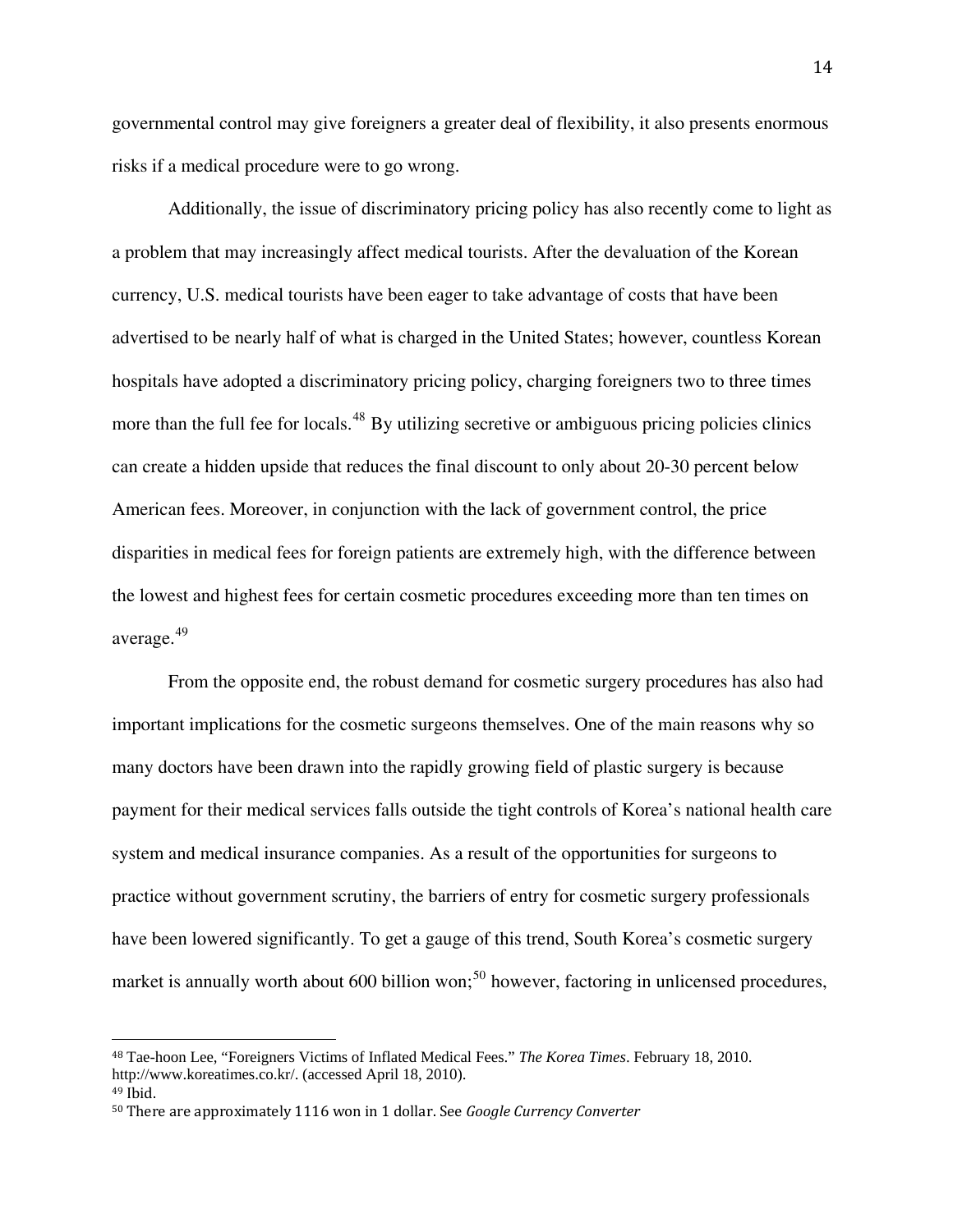the figure is closer to 3 trillion won.<sup>[51](#page-14-0)</sup> Some clients worry that these low barriers of entry may lure in unqualified medical practitioners who are simply exploiting a burgeoning field; on the flip side, however, there is a potential that an increased foreign demand may also inspire local clinics to upgrade the quality of their services in order to meet the needs and expectations of their clients. Already, larger surgery clinics are increasingly employing service workers and surgeons who have some English-speaking abilities to attract more American customers. Cleaner, larger rooms, personalized consultations, warranty packages are all being introduced for the benefit of foreign and local clients alike.<sup>[52](#page-14-1)</sup> Clearly, many cosmetic surgery clinics are beginning to realize that in order to compete within this growing field, especially one targeted toward highly expectant Western tourists, the only way to stay on the front line is to establish a trusted, respectable reputation.

### **The Future of Medical Tourism in South Korea**

Even though it is clear that many troubling issues still exist, it is safe to say that both the cosmetic surgery and medical tourism industries in South Korea are here to stay. Seoul, South Korea's capital, has one of the world's most technologically advanced infrastructures, and already possesses more than half of South Korea's cosmetic surgery clinics.<sup>[53](#page-14-2)</sup> This metropolitan city is in its prime state; as the hub of cosmetic surgery, Seoul is gearing up to cater to medical tourists' increasingly lofty expectations.

 In particular, one district has stood out as the "Mecca" of cosmetic surgery in Korea; Apgujeong-dong district, appropriately dubbed "plastic surgery street" is a section of Seoul with

<sup>51</sup> Bloomberg, "Korean Men Going Under the Knife." April 13, 2009.

<span id="page-14-1"></span><span id="page-14-0"></span><sup>&</sup>lt;sup>52</sup> Shin, "Samsung Line Leads Medical Tourism in Seoul." August 28, 2009.

<span id="page-14-2"></span><sup>53</sup> "Seoul plans to dominate South Korean medical tourism." January, 20, 2010.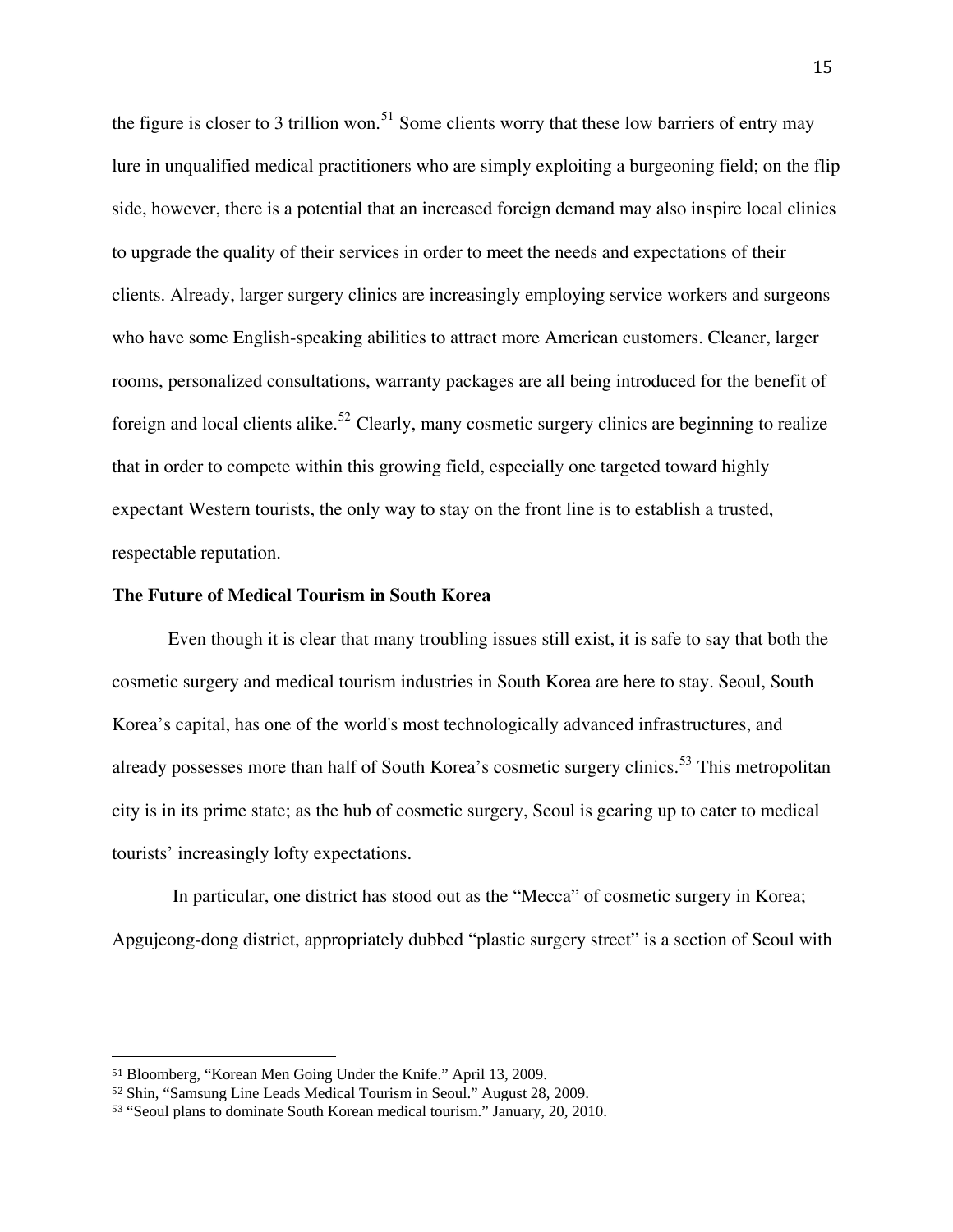over 400 plastic surgery clinics within its sweeping radius.<sup>[54](#page-15-0)</sup> In fact, of South Korea's entire database of 627 registered cosmetic surgery clinics, more than half reside in Apgujeong-dong.<sup>[55](#page-15-1)</sup> A district, once known as a "money magnet" attracting only the wealthiest customers, the region now offers more nail salons, hair salons, and cosmetic surgery clinics per square meter than any other neighboring district. Apgujeong-dong is continually expanding, adding additional clinics every couple of months, and offering services that cater to an increasingly international client base. This district is the epitome of how the South Korean cosmetic industry is utilizing a rising trend to draw in more clients and continually increase demand for it services.

Within this hub, surgery clinics are already competing to become the next vanguard. One clinic that has been cited as a leading model of Korea's emerging medical tourism market is the Samsung Line Plastic Surgery Clinic.<sup>[56](#page-15-2)</sup> Unlike smaller cosmetic surgery clinics, Samsung Line occupies its own five-story building consisting of countless consulting rooms, operating rooms, and recovery rooms for their customers. Samsung Line's manager and head surgeon, Dr. Shin Hyun-Deok, says that the company not only prides itself on its "highly-trained medical and consulting staff and state-of-the-art medical facilities," but it also strives to create the ideal environment for medical tourists such that it can be seen as a destination that is "refreshing as a park."<sup>[57](#page-15-3)</sup> What South Korean clinics like Samsung truly understand is that service must be constantly refined in order to be an effective contender in a the booming medical tourism industry.

<span id="page-15-0"></span><sup>54</sup> Lisa K. Cullen, "Changing Faces. " *TIME*, Asia edition, 2006.

http://www.time.com/time/asia/covers/1101020805/story4.html. (assessed April 12, 2010).

<span id="page-15-1"></span><sup>55</sup> Gregory Curley, "Apgujeong: Seoul's Magnet for Stars." *The Korea Times*. July 19, 2007, http://www.koreatimes.co.kr/. (accessed April 19, 2010).

<span id="page-15-2"></span><sup>56</sup> Shin, "Samsung Line Leads Medical Tourism in Seoul." August 28, 2009.

<span id="page-15-3"></span> $57$  Ibid.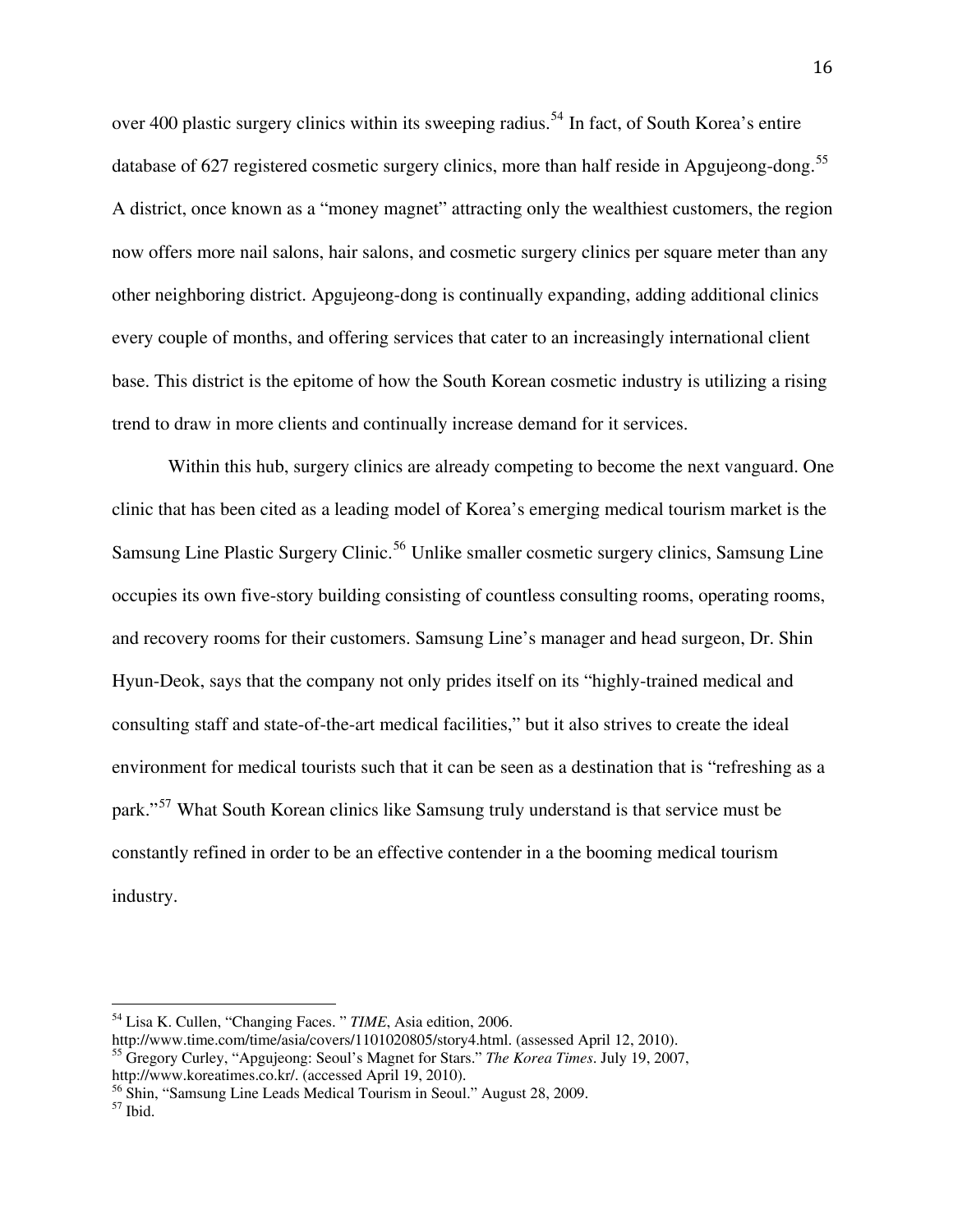Thus, listed on CNN as one of the "hot destinations," for medical tourists,  $58$  it is clear that South Korea is successfully establishing itself as a frontrunner in the field of medical tourism. While numerous reasons have contributed to the rise of Korea's cosmetic surgery industry, the internal drive for "employment cosmetics" across all demographics pushed it to become one of South Korea's leading national industries. The decision to develop its medical tourism industry, however, is what truly transformed South Korea into a global hub for cosmetic surgery and medical tourism. It is now clear that with the rise of any prominent industry, labor relations will alter greatly, and socioeconomic fluctuations will abound. For South Korea's cosmetic medical tourism industry however, it is evident that the country is ready to deal with implications of any magnitude. With a rising reputation as the leader in the cutting edge of cosmetic surgery, South Korea has no intention of slowing down.

÷,

<span id="page-16-0"></span><sup>58</sup> "Hot Destinations for Medical Tourism." *CNN,* March 26, 2009. http://www.cnn.com/. (accessed April 13, 2010).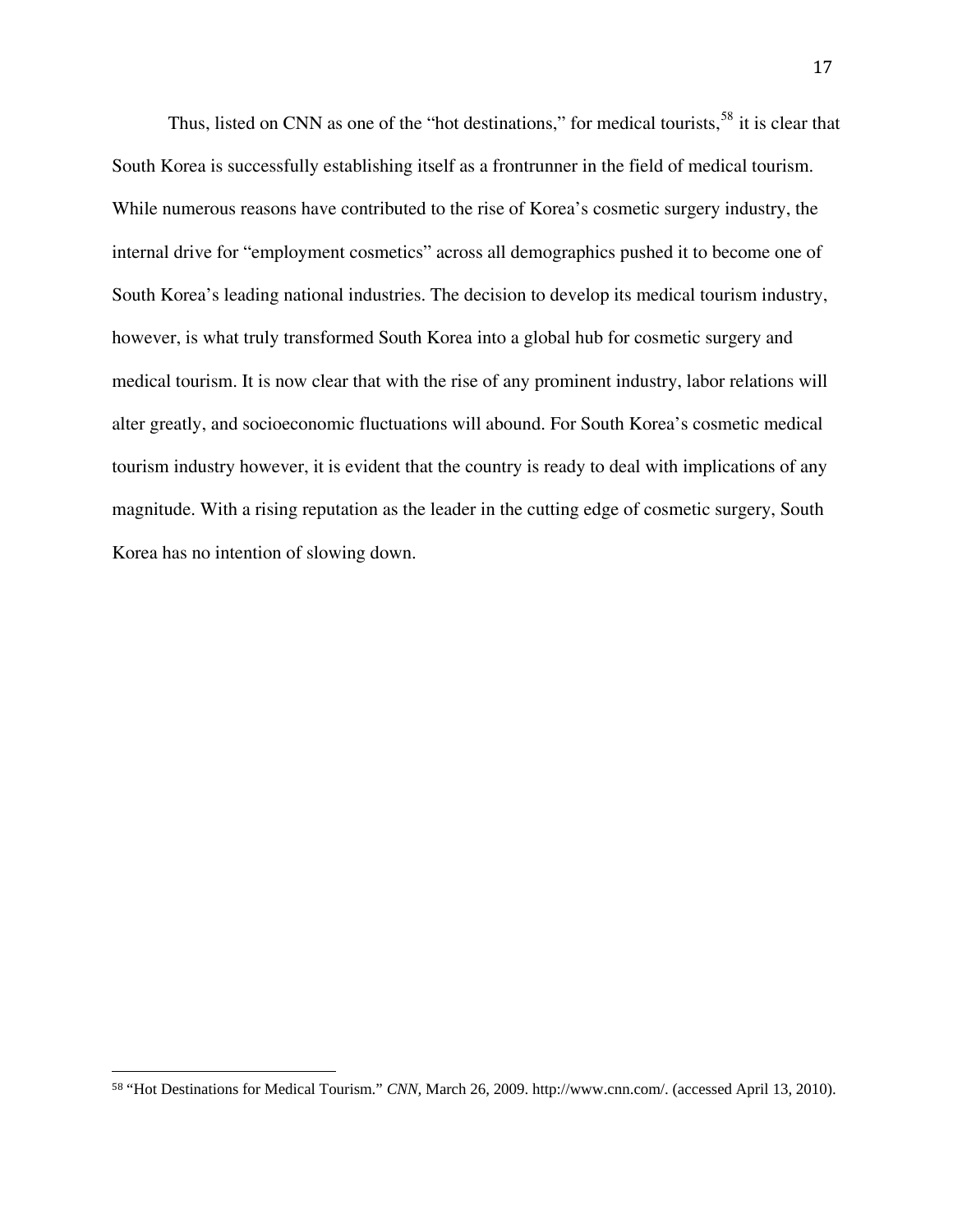# Bibliography

- "Aiming for higher medical travel figures." *International Medical Travel Journal*, October 9, 2008. http://www.medicaltourskorea.com/MTK-News/korea-aiming-for-higher-medicaltravel-figures.html (accessed April 13, 2010).
- "After Plastic Surgery still afraid to go outside." *Korea Beat*, January 29, 2010. http://us.asiancorrespondent.com/korea-beat. (accessed April 13, 2010).
- Bookman, Milica Z and Karla R. Bookman. *Medical Tourism in Developing Countries.* New York: Palgrave MacMillan, 2007.
- Bloomberg. "Korean Men Going Under the Knife." *The Straits Times*, April 13, 2009. http://www.straitstimes.com. (accessed April 20, 2010).
- Cho, Joohee. "Why Tourists Flock to Seoul for a New Face." *ABC News*, April 14, 2008. http://abcnews.go.com/. (Accessed April 14, 2010).
- Choe, Sang-Hun. "South Koreans Struggle With Race." *The New York Times*, November 1, 2009. http://www.nytimes.com. (accessed April 16, 2010).
- Choe, Sang-hun. "South Korea Joins Lucrative Practice of Inviting Medical Tourists to Its Hospitals." *The New York Times*. November 16, 2008. http://www.nytimes.com. (accessed April 15, 2010).
- Cullen, Lisa K. "Changing Faces." *TIME*, Asia edition, sec. Society. 2006. http://www.time.com/time/asia/covers/1101020805/story4.html. (assessed April 12, 2010).
- Curley, Gregory. "Apgujeong: Seoul's Magnet for Stars." *The Korea Times*, July 19, 2007. http://www.koreatimes.co.kr/. (accessed April 19, 2010).
- Fackler, Martin. "Economy blunts South Korea's Appetite for Plastic Surgery." *The New York Times,* January 1, 2009. http://www.nytimes.com. (accessed April 15, 2010).
- Gangnam Community Health Center. Apgujeong Station. http://enghealthpia.gangnam.go.kr/html\_eng/contents/theme\_02.html. (accessed March 19, 2010).
- Gannarelli, Laura. "Exploring Race: Beauty through the Eyes of an Asian Adoptee." *Chicago Tribune,* August 13, 2008. http://newsblogs.chicagotribune.com/. (accessed April 15, 2010).
- "Hot Destinations for Medical Tourism." *CNN,* March 26, 2009. http://www.cnn.com/. (accessed April 13, 2010).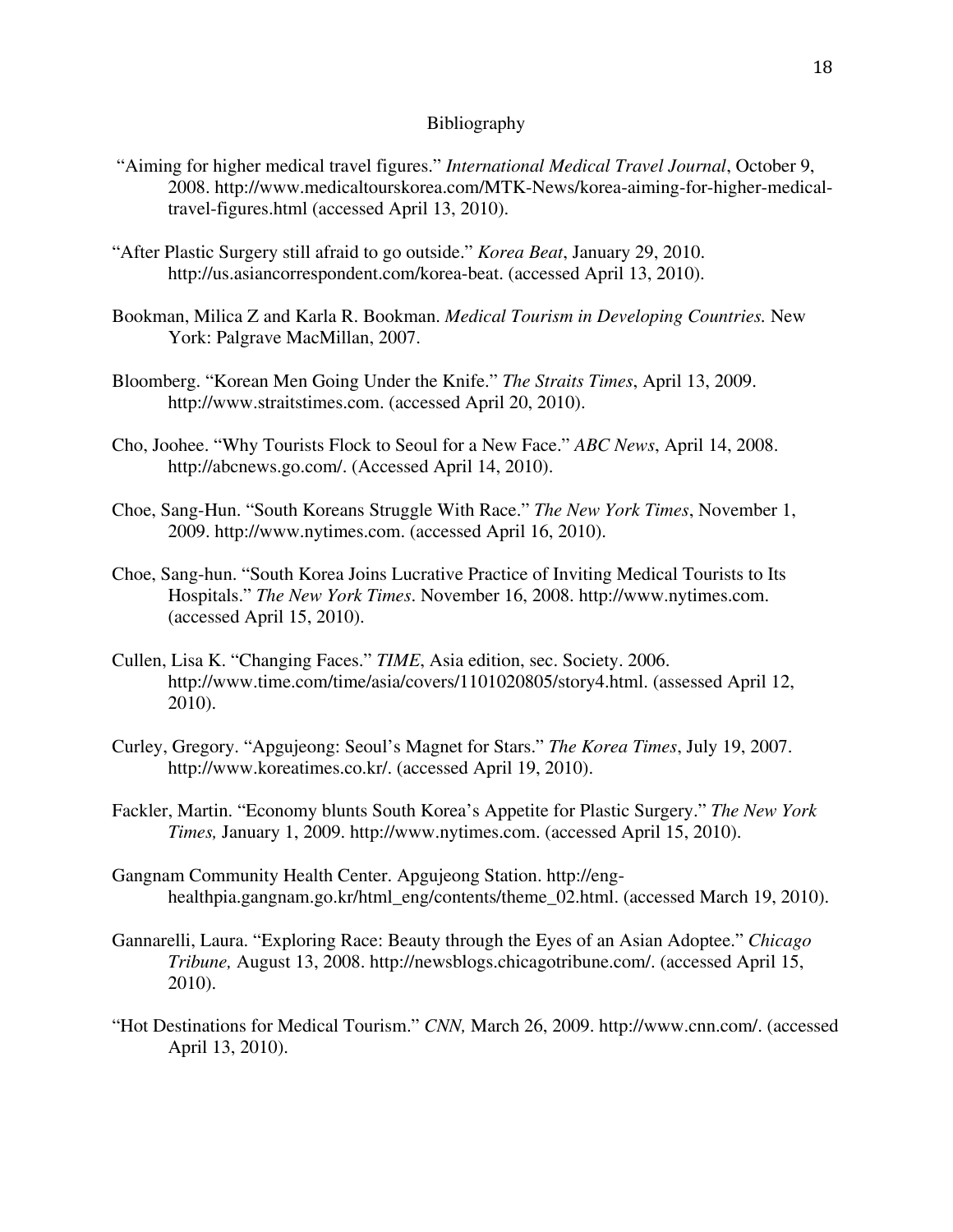- "How Can Korea Harness Medical Tourism to Attract Foreign Patients?" *The Chosun Ilbo,* May 9, 2009. http://english.chosun.com/. (accessed April 20, 2010).
- Jefferys, Daniel. "Koreans go under knife in cut-throat race for jobs" *The Independent*, April 28, 2007. http://www.independent.co.uk/. (accessed April 19, 2010).
- Kim, Chul-joong. "Beauty Industry Could Create Next Korean Wave." *The Chosun Ilbo*, October 15, 2009. http://english.chosun.com/. (accessed April 12, 2010).
- Kim, M. Interview by J Park. Audio. UCLA Library, Los Angeles. May 26, 2004.
- Korea Tourism Organization. Korea Tour Guide: The Official Korea Tourism Guide Site. http://english.visitkorea.or.kr/enu/index.kto (accessed April 20, 2010).
- "Koreans ease regulations." *International Medical Travel Journal*, September 5, 2008. http://www.koreahealthtour.co.kr/eng/pages/notice/press-release-view.jsp. (accessed April 15, 2010).
- Lee, Ji-yoon. "Number of medical tourists doubles in '09." *Korea Herald, April 28, 2010.*  http://www.koreahealthtour.co.kr/eng/pages/notice/press-release-view.jsp. (accessed April 29, 2010).
- Lee, Jung. "Trying to lure more international Patients." *Institute for International Journalism*, March 6, 2009. http://scrippsiij.blogspot.com/2009/03/korean-plastic-surgery-clinicstrying.html. (accessed April 18, 2010).
- Lee, Tae-hoon. "Foreigners Victims of Inflated Medical Fees." *The Korea Times*, February 18, 2010. http://www.koreatimes.co.kr/. (accessed April 18, 2010).
- Lee, Tae-hoon. "Major Hospitals Overcharge Foreigners." *The Korea Times*. February 15, 2010. http://www.koreatimes.co.kr/. (accessed, April 17, 2010).
- "Plastic Fantastic?! The Cosmetic Surgery Phenomenon in Korea." *Seoul Style.* http://www.seoulstyle.com/. (accessed April 19, 2010).
- "Publicity essential for medical tourism to Korea." *International Medical Travel Journal*, December 12, 2008. http://www.koreatimes.co.kr/www/news/nation/2010/04/117\_34759.html. (accessed April 21, 2010).
- "Seoul plans to dominate South Korean medical tourism." *International Medical Travel Journal*, January 20, 2010. http://www.imtjonline.com/news/?entryid82=178709. (accessed, April 19, 2010).
- "South Korean Cosmetic Plastic Surgery." *Asian Plastic Surgery Guide*. http://www.asianplasticsurgeryguide.com/. (accessed April 14, 2010).